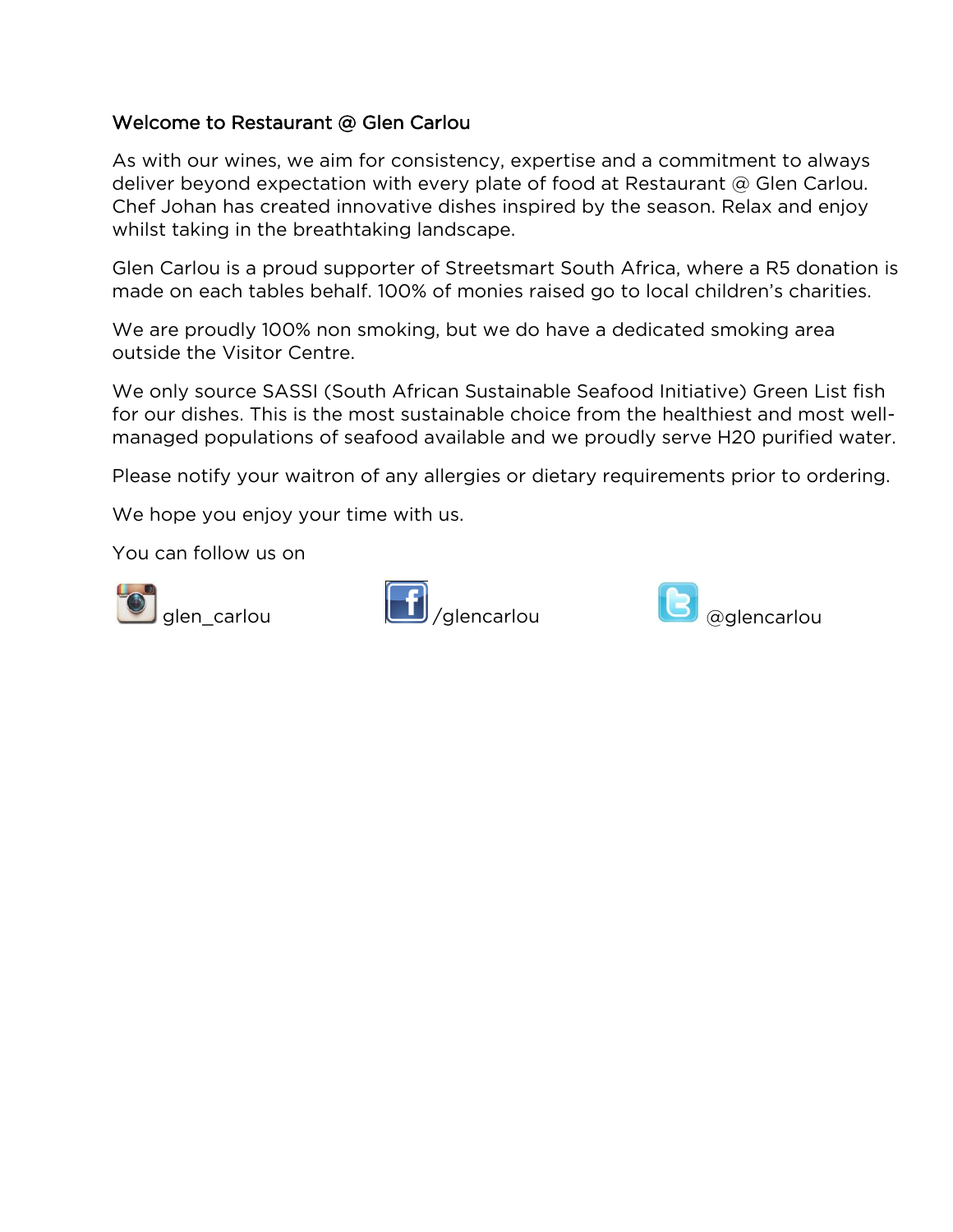## starters

| lamb rillette, candied chilli and ginger, curried grapes, pickled peppers<br>recommended with The Curator's Collection Chenin Blanc 2013                                                                         | 75 |
|------------------------------------------------------------------------------------------------------------------------------------------------------------------------------------------------------------------|----|
| flash fried baby squid, almond tarator, lime, oyster mayonnaise,<br>cucumber salsa<br>recommended with Glen Carlou Sauvignon Blanc 2014                                                                          | 85 |
| miso salmon fishcake, marinated salmon fillet, cucumber,<br>lime crème fraîche<br>recommended with Glen Carlou Chardonnay 2014                                                                                   | 95 |
| fillet of beef tartare, salt cured egg yolk, olive caramel,<br>parmesan shavings, brioche crisps<br>recommended with Quartz Stone Chardonnay 2013                                                                | 90 |
| chicken liver parfait, prawn ceviche, radish, ponzu, bread crisps<br>recommended with Quartz Stone Chardonnay 2013                                                                                               | 75 |
| watermelon and nectarine salad, yuzu vinaigrette,<br>goats cheese croquettes, pickled watermelon rind,<br>marinated black olives, spring onion cream cheese<br>recommended with Glen Carlou Sauvignon Blanc 2014 | 90 |
| whipped belnori goat's cheese, truffle honey,<br>white wine braised fennel, new season beetroot, bread crisps<br>recommended with Glen Carlou Chardonnay 2014 or<br>The Curator's Collection Chenin Blanc 2013   | 70 |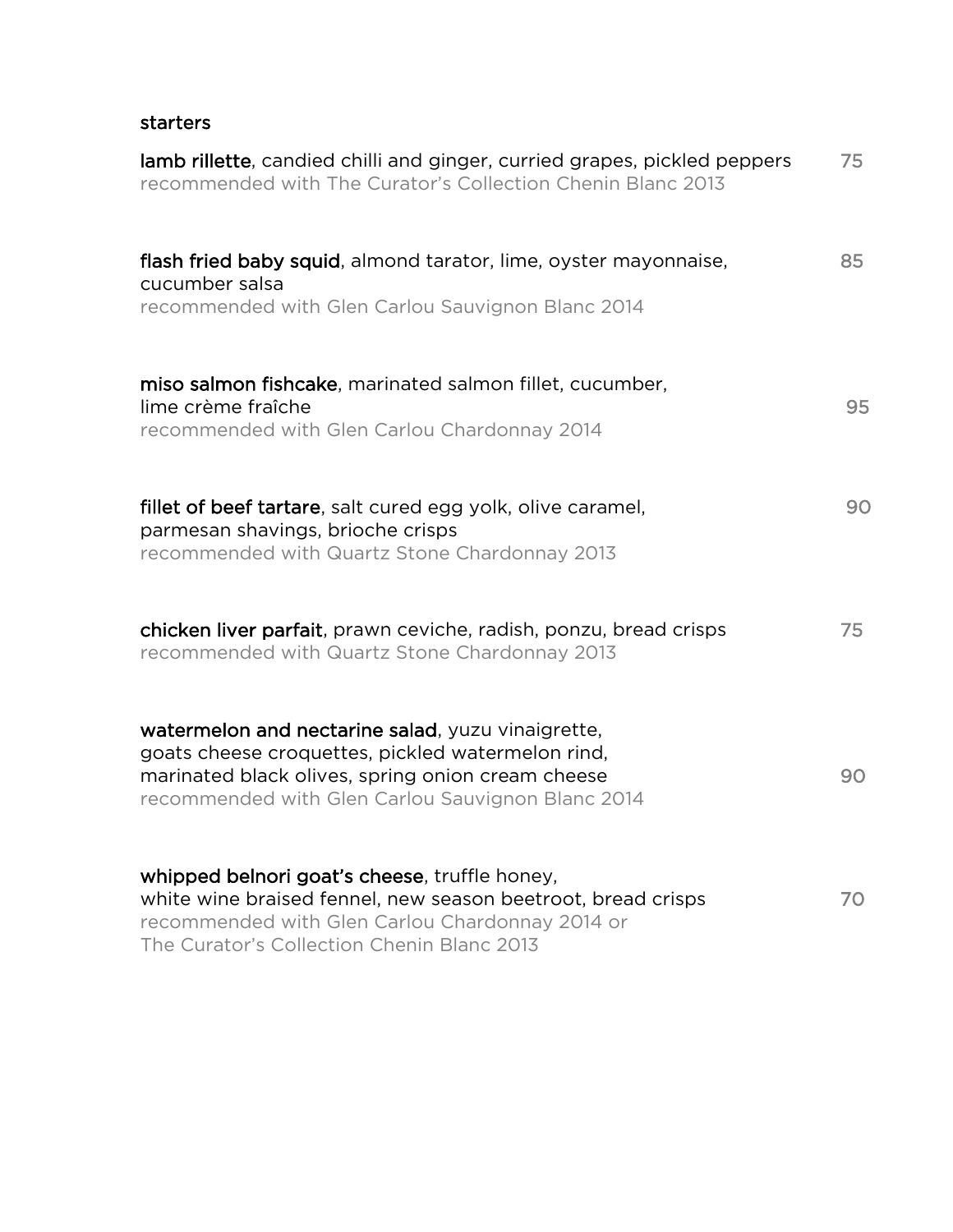## mains

| carrot poached sea bass, anchovy roasted carrots, carrot top pesto<br>recommended with Glen Carlou Unwooded Chardonnay 2014                                                       | 155        |
|-----------------------------------------------------------------------------------------------------------------------------------------------------------------------------------|------------|
| lamb shoulder, peanut and coconut sauce, caper berries,<br>pickled onion salsa<br>recommended with Glen Carlou Cabernet Sauvignon 2013                                            | 115        |
| pork belly, skordalia, tender stem broccoli, mushroom ketchup,<br>apple and walnut salsa<br>recommended with The Curator's Collection Chenin Blanc 2013                           | 140        |
| twice cooked petit poussin, preserved lemon and white wine sauce,<br>lemon salt, frite<br>recommended with Glen Carlou Quartz Stone Chardonnay 2013                               | 115        |
| <b>blue cheese ravioli</b> , beetroot, nectarine, green couscous, radish,<br>parmesan<br>recommended with Glen Carlou Quartz Stone Chardonnay 2013                                | 90         |
| wagyu beef burger, bacon, huguenot cheese, pickles,<br>beef fat roasted potato, rosemary salt (weekends only)<br>recommended with Glen Carlou Pinot Noir 2013                     | 145        |
| beef sirloin, cucumber kimchi, grilled plums, polenta chips,<br>pink peppercorn aioli<br>recommended with Glen Carlou Cabernet Sauvignon 2013<br>or Glen Carlou Syrah 2010        | <b>150</b> |
| 5 spice tofu, cardamom passata, red cabbage and peanut achar,<br>hot and sour aubergine<br>recommended with Glen Carlou Chardonnay 2014<br>or Glen Carlou Cabernet Sauvignon 2013 | 90         |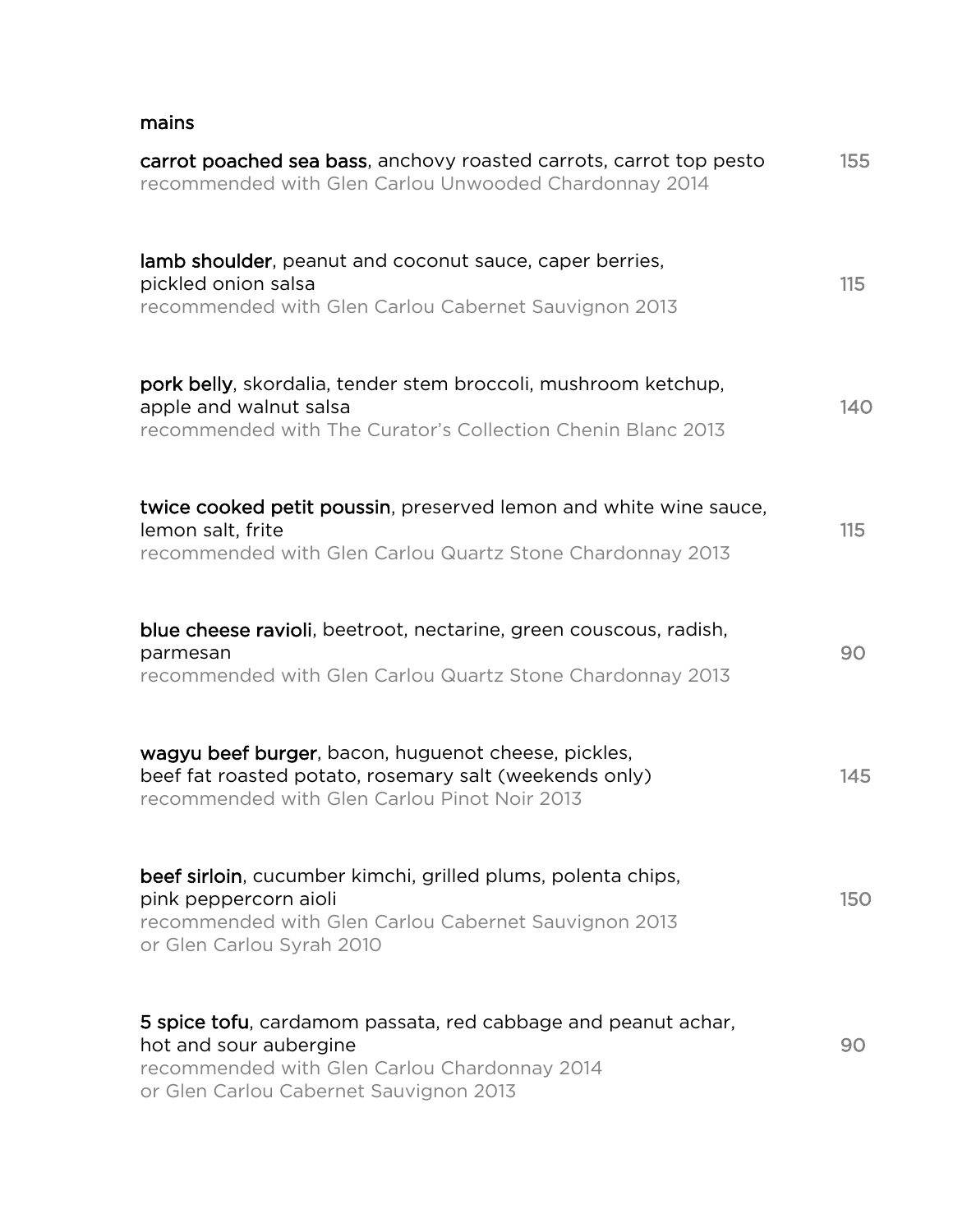## desserts

recommended with Glen Carlou The Welder, Natural Sweet Chenin Blanc 2013

| frozen dark chocolate tiramisu, berry gel, mascarpone sorbet,<br>crisp chocolate mousse, berries | 85 |
|--------------------------------------------------------------------------------------------------|----|
| crème brûlée, raspberry syrup, raspberries, raspberry sorbet                                     | 75 |
| pineapple ravioli, lime sorbet, salad of nectarine, red grape,<br>watermelon, mint syrup         | 45 |
| MCC chiboust, strawberries, strawberry jelly, strawberry meringue                                | 55 |
| lemon and fennel, lemon parfait, frozen curd, confit fennel,<br>Pernod syrup, macerated fennel   | 75 |
| handmade ice-cream                                                                               | 25 |
| <b>cheese platter</b> , a selection of five cheeses with handmade<br>lavash and preserves        | 95 |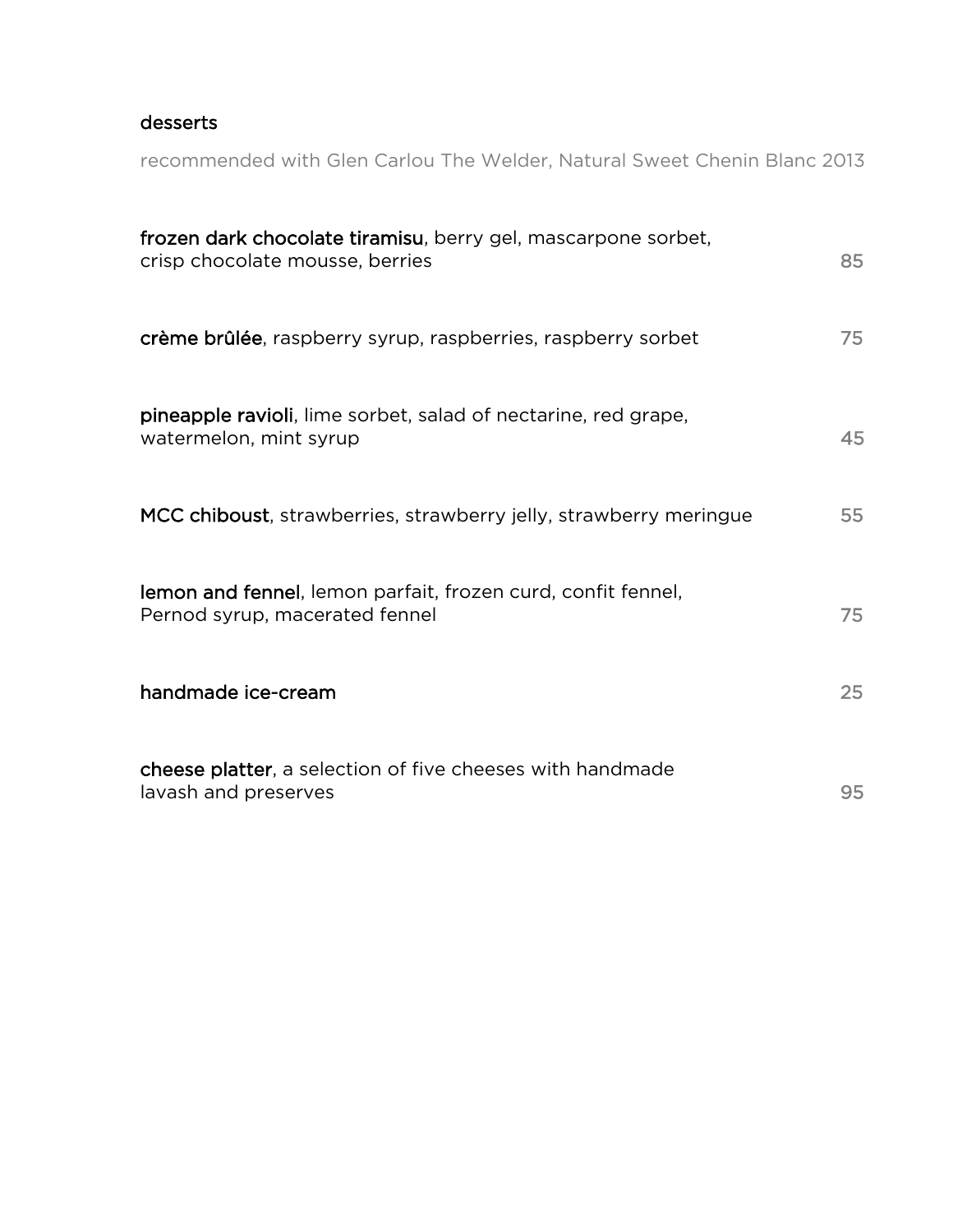children's menu (under 13's only…sorry mums and dads!)

| handmade fishcakes, tartare sauce, chips, salad     | 55 |
|-----------------------------------------------------|----|
| kiddies steak, potato wedges, ketchup               | 55 |
| crumbed chicken strips, salad, fries, lemon aioli   | 55 |
| handmade ice-cream, please ask for today's flavours | 25 |
|                                                     |    |
| sides                                               |    |
| salt roasted beetroot, aioli, chorizo               | 30 |
| potato wedges, handmade tomato relish               | 30 |
| green beans, almond and anchovy                     | 30 |
| greek salad, feta, kalamata olives                  | 65 |
| roasted root vegetables                             | 30 |